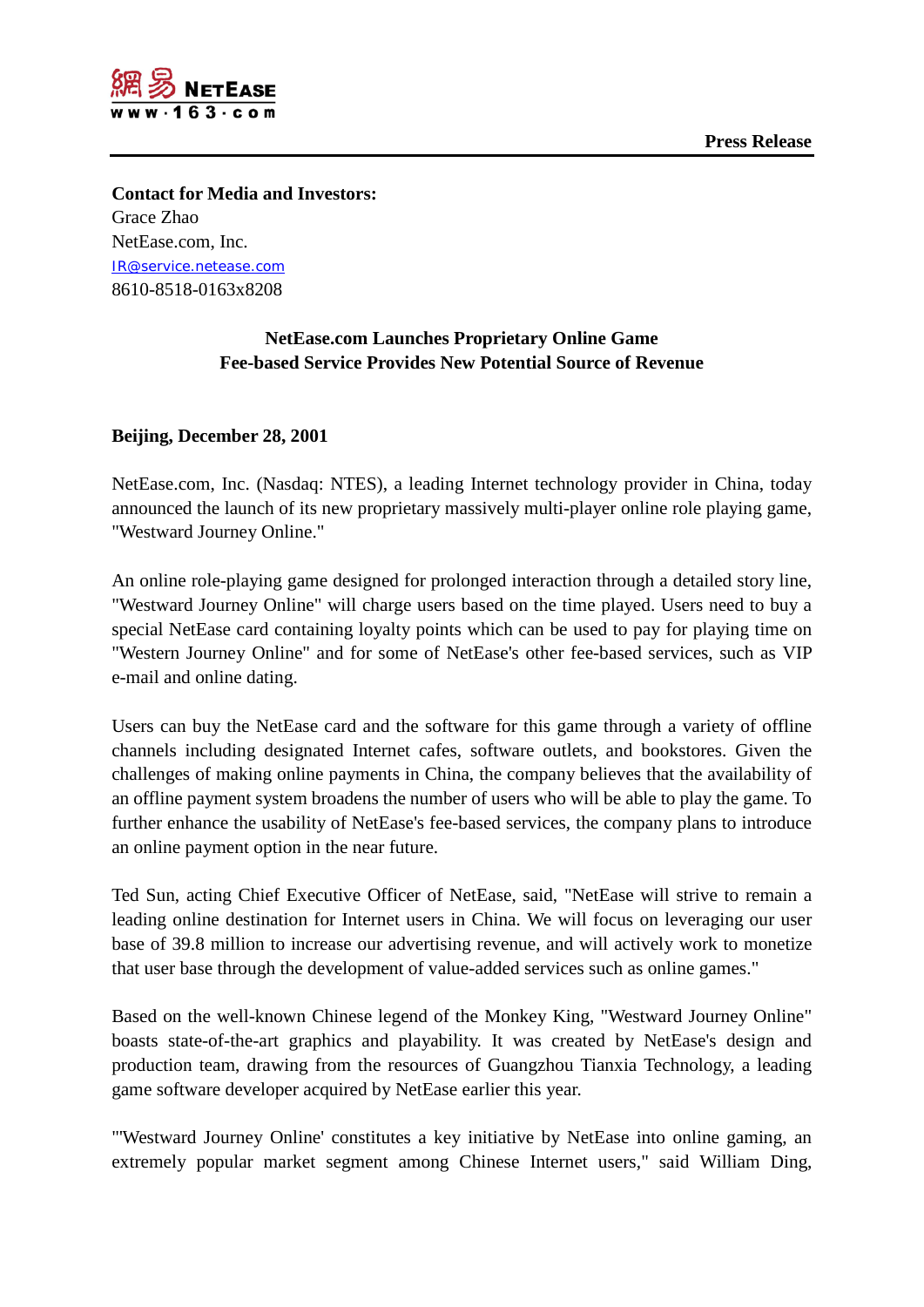

NetEase's Chief Architect.

NetEase now offers several fee-based products that are growing in popularity, including premium e-mail, personal homepages, online dating, online games and short messaging services.

"Westward Journey Online" is now available online at: [http://xy.163.com.](http://xy.163.com/)

## **About NetEase**

NetEase.com, Inc. is a leading China-based Internet technology company that pioneered the development of applications, services and other technologies for the Internet in China. The NetEase.com Web sites, operated by a company affiliate, organize and provide access to 18 content channels through distribution arrangements with more than 130 international and domestic content providers. In addition, the NetEase.com Web sites contain more than 1.5 million personal home pages. These pages, created and maintained by users, enable users to share information, communicate about interests and areas of expertise, and publish personal content accessible by other Chinese Internet users. The sites also offer online interactive community services through 1,500 community forums and more than 115,000 personal community forums created by registered users. At the end of November 2001, the number of simultaneous chat room participants reached 55,476 during peak hours, and the number of registered users of the NetEase.com Web sites reached 39.81 million. The average number of daily page views was over 169.8 million in November 2001.

NetEase.com also offers auction and online mall technology services that provide opportunities for e-commerce and traditional businesses to establish an online e-commerce presence on the NetEase.com Web sites.

\*\*\*

This press release contains statements of a forward-looking nature. These statements are made under the ``safe harbor'' provisions of the U.S. Private Securities Litigation Reform Act of 1995. You can identify these forward-looking statements by terminology such as "will," "expects," "anticipates," "future," "intends," "plans," "believes," "estimates" and similar statements. The accuracy of these statements may be impacted by a number of business risks and uncertainties that could cause actual results to differ materially from those projected or anticipated, including risks related to: the risk that NetEase.com's strategy to broaden its revenue stream by offering value-added services to its user base may not be successfully implemented; the risk that the premium email service will not be adopted by Chinese Internet users and/or may not generate significant revenue; the risk that one or both of the online and offline payment options for the premium email service are not effective or secure; the risk that the popularity of the NetEase Web sites may not grow or remain at their current levels; the possibility that one or more of the features of the premium email service are not deemed attractive by Chinese Internet users or not worth the prices charged for such services by NetEase.com; the risk that